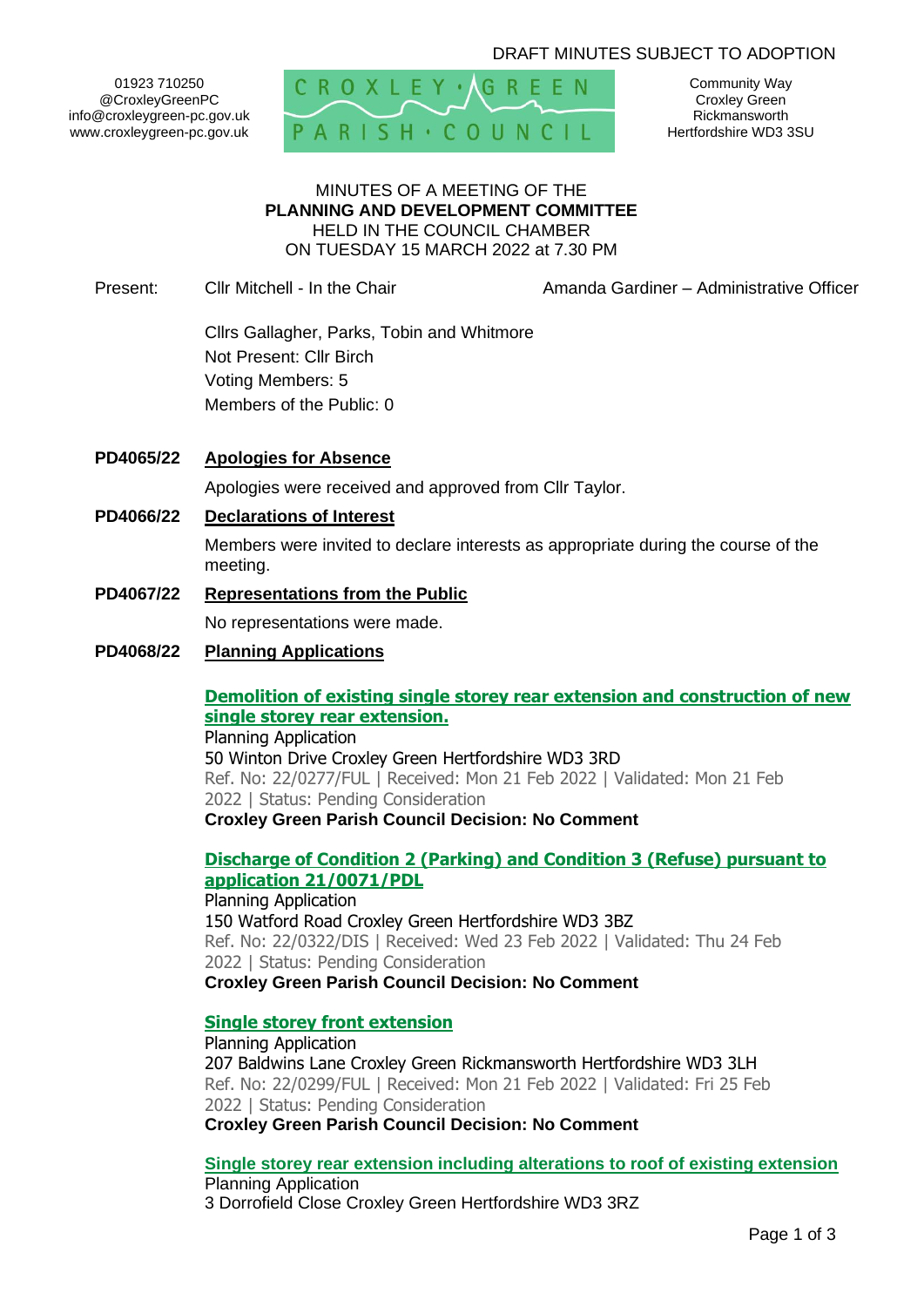Ref. No: 22/0286/FUL | Received: Mon 21 Feb 2022 | Validated: Mon 07 Mar 2022 | Status: Pending Consideration

**Croxley Green Parish Council Decision: No Comment, subject to neighbours comments.**

**[Remove existing telephone kiosk and erection of new telephone kiosk with](https://www3.threerivers.gov.uk/online-applications/applicationDetails.do?activeTab=summary&keyVal=R7P51OQFIWU00&prevPage=inTray)  [electronic advertisement display.](https://www3.threerivers.gov.uk/online-applications/applicationDetails.do?activeTab=summary&keyVal=R7P51OQFIWU00&prevPage=inTray)**

Planning Application

Kiosk Outside 144 Watford Road Croxley Green Rickmansworth WD3 3BZ Ref. No: 22/0308/FUL | Received: Tue 22 Feb 2022 | Validated: Thu 03 Mar 2022 | Status: Pending Consideration

#### **Croxley Green Parish Council Decision: No Comment**

# **[Removal of existing telephone kiosk and erection of new telephone kiosk with](https://www3.threerivers.gov.uk/online-applications/applicationDetails.do?activeTab=summary&keyVal=R7P551QFIX300&prevPage=inTray)  [integral digital advertisement display](https://www3.threerivers.gov.uk/online-applications/applicationDetails.do?activeTab=summary&keyVal=R7P551QFIX300&prevPage=inTray)**

Planning Application NWP Telephone Kiosk Pavement Outside 194 Watford Road Croxley Green Rickmansworth WD3 3DB Ref. No: 22/0312/FUL | Received: Tue 22 Feb 2022 | Validated: Thu 03 Mar 2022 | Status: Pending Consideration

**Croxley Green Parish Council Decision: No Comment**

# **[Advertisement Consent: Illuminated electronic advertisement display integrated](https://www3.threerivers.gov.uk/online-applications/applicationDetails.do?activeTab=summary&keyVal=R7P557QFIX400&prevPage=inTray)  [within replacement Telephone Kiosk.](https://www3.threerivers.gov.uk/online-applications/applicationDetails.do?activeTab=summary&keyVal=R7P557QFIX400&prevPage=inTray)**

Planning Application NWP Telephone Kiosk Pavement Outside 194 Watford Road Croxley Green Rickmansworth WD3 3DB Ref. No: 22/0313/ADV | Received: Tue 22 Feb 2022 | Validated: Thu 03 Mar 2022 | Status: Pending Consideration

**Croxley Green Parish Council Decision: No Comment**

22/0309/ADV | Advertisement Consent: Illuminated electronic advertisement display integrated within replacement Telephone Kiosk. | Kiosk Outside 144 Watford Road Croxley Green Rickmansworth WD3 3BZ

**Croxley Green Parish Council Decision: No Comment – submitted by email**

## **PD4069/22 Recent Decisions by Three Rivers District Council**

#### **Approved**

| <b>Application:</b><br><b>Address:</b><br><b>Application No:</b><br><b>CGPC Decision</b> | Insertion of front dormer<br>22 Frankland Close Croxley Green WD3 3AR<br>21/2809/FUL<br>No objection, but note that the front dormer is in |
|------------------------------------------------------------------------------------------|--------------------------------------------------------------------------------------------------------------------------------------------|
| <b>TRDC Decision</b>                                                                     | contravention of the Neighbourhood Plan<br>Approved                                                                                        |
| <b>Application:</b>                                                                      | Addition of roof dormer and insertion of rooflight to front<br>elevation                                                                   |
| <b>Address:</b>                                                                          | 158 Links Way Croxley Green WD3 3RN                                                                                                        |
| <b>Application No:</b>                                                                   | 22/0049/FUL                                                                                                                                |
| <b>CGPC Decision</b>                                                                     | No Comment                                                                                                                                 |
| <b>TRDC Decision</b>                                                                     | Approved                                                                                                                                   |
|                                                                                          |                                                                                                                                            |